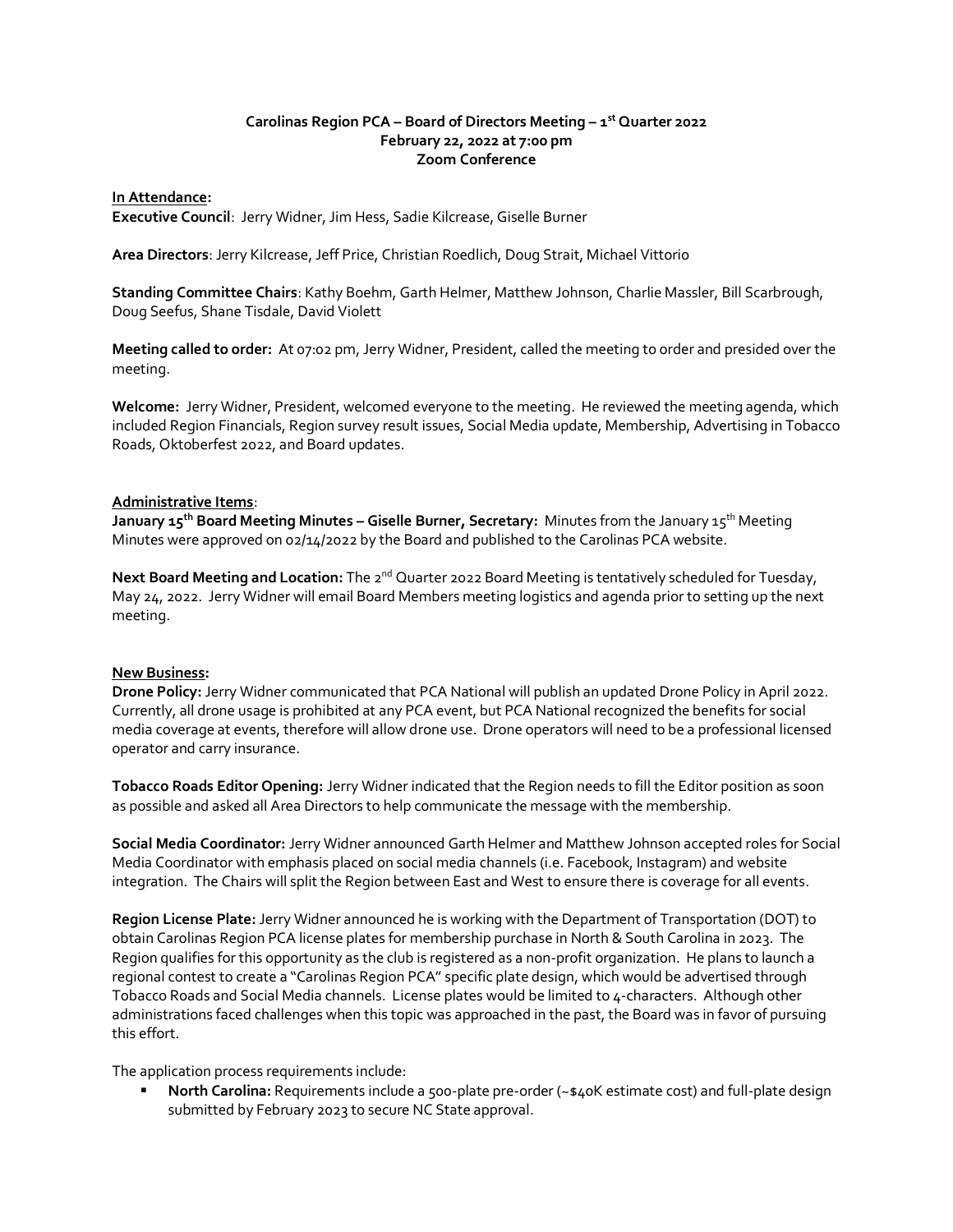■ South Carolina: Requirements include a flat rate fee of \$6,800 and partial-plate design to secure SC State approval.

**Financials:** Sadie Kilcrease reviewed the P&L and indicated that the overall financial outlook was in good standing, which included a 4Q2021 rebate from PCA National. She indicated that advertisers (Porsche Hickory and Porsche Greensboro and Lake Norman Exchange) renewed their commitments and Operating Expenses covered deposits for Club Race, DE at VIR, Goodie Store, printing and other miscellaneous charges.

**Region Survey:** Jerry Widner discussed the survey results and trends with the Board. He proposed a few tactical opportunities Area Directors could pursue immediately to help membership engagement (i.e. conduct more drives, coordinate tech sessions, increase membership communication, change monthly meeting venues).

Board members weighed in with the following commentary –

- Bill Scarbrough recognized the need to be more flexible with meeting agendas that include tech topics.
- **E** Christian Roedlich and Doug Strait acknowledged monthly meeting logistics were challenging and would not be able to meet all membership expectations but would accommodate meeting agendas.
- **■** Jerry Widner recommended leveraging the President's Project page to answer questions to some common concerns and requested that all Area Directors provide recommendations for common concerns which would be summarized and published.

**Membership:** Jerry Widner confirmed the region currently has 3,483 total members (2,210 - primary, 28 associate, 1 - lifetime, and 1,244 - co-members). In addition, there are 108 - PCA Juniors, which has grown over the last quarter. Jeff Price asked for a breakdown by member category; Jerry agreed to email definitions.

Jerry indicated that Barry Brown has been contacting expiring members, distributing business cards, coordinating with Area Directors to increase the number of membership applications to dealerships and working on new member activities.

**Social Media Update:** Jerry Widner introduced Garth Helmer and Matthew Johnson. They provided their business background and discussed how social media and digital channel strategy coverage would be split up (East/West) to ensure area coverage for all events. In addition, they proposed the purchase of two social media management platform applications (Hootsuite & Canva). These tools would be used to help create professional content, manage posts, track metrics through a dashboard and support integrations for Facebook, Instagram, and YouTube.

Matthew also discussed the use of Google Workspace for content and image sharing. The application would provide centralized online access for all Board members & Area Directors the ability to upload content, photos and other documents to avoid email limitations. There is no cost associated with this software at this time but may require a future investment once cloud space runs out.

Jerry Widner recognized that onboarding members to social media channels would be challenging but suggested that the Social Media team produce a "how to guide" to help onboard members to social media channels. Doug Seefus agreed with the new digital strategy and mentioned that this would be a good opportunity for advertising.

**Motion:** Motion made by David Violett to adopt software and approve funds (\$800), seconded by Doug Seefus. Unanimous motion passed by the Board to approve funds.

**Advertising for Tobacco Roads:**Jerry Widner discussed a savings and improvement proposal for Tobacco Roads. He recognized that the newsletter needed to be revamped to include additional stories and meaningful content to help drive more advertisers. The proposal included scaling down the newsletter to a bi-monthly publication, which would allow additional time to develop stories, include more content and onboard additional advertisers. In addition, the proposal would leverage free content provided by PCA National Facebook writers, specifically targeting new Porsche technology for cars.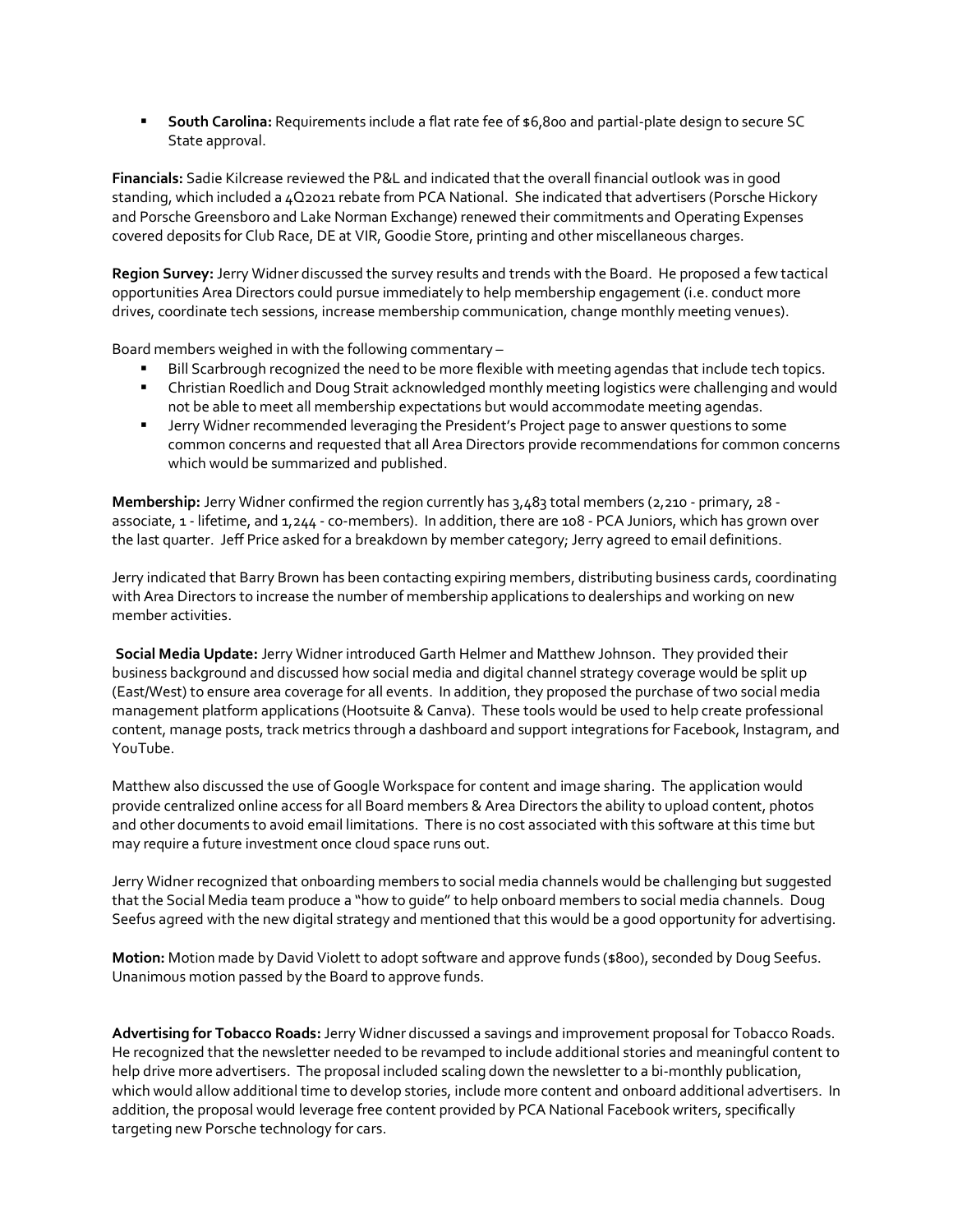Currently, the newsletter is comprised of Area Director updates, Events Calendar, President's Page and some advertisements; therefore, Jerry was seeking the Board's guidance for future improvements.

Board members weighed in with the following commentary –

- Doug Seefus, Advertising Chair, indicated that garnering additional advertisers and sponsorship had been challenging due to shortage of content.
- **EXECT A Jerry Kilcrease discussed reasons for not eliminating the printed version of Tobacco Roads citing survey** results which indicated that 61% of survey respondents were over 60+ years of age – further implying those members would probably not use social media to read an online version of the publication. He suggested that the Advertising Chair attempt to solicit more advertisers to reduce costs rather than eliminate the printed newsletter.
- **■** Michael Vittorio agreed that Tobacco Roads needed more content not just advertisers.
- Shane Tisdale suggested assembling a Tobacco Roads Editorial Team in lieu of an Editor, comprised of 2- 4 Board Members, to help produce the monthly newsletter.
- Garth Helmer agreed that eliminating the printed version of Tobacco Roads was not the solution, but rather was more in favor of revamping the newsletter to help drive additional content like a "Driver's Spotlight" section.
- **■** Jeff Price suggested an optional way to conserve the newsletter was to place the online version on the website with embedded links to content and advertisements that includes a "voluntary Opt-IN for a paper copy" option to help cut down on printing costs.
- **■** David Violett and Jerry Widner suggested that the new website and social media channels would be another way to drive the membership to an online version of Tobacco Roads but indicated that it would be a multiple step process.

**Spring Tour:** Jim Hess confirmed tour will take place at the Cherokee Casino on May 4-6, 2022, accommodations will be situated in the new hotel, a total of 40 rooms will be available, and registration will be available in Club Registration on March 1, 2022. Jim has assembled several sponsors including Porsche of Hickory, Hagerty and a stipend from PCA National. He asked that Area Directors help promote the event as much as possible to help with registration.

Jeff Price recommended that Spring Tour details be made available through Carolinas Region digital channels (i.e. website, Instagram, Facebook) to help promote event logistics. Matthew Johnson agreed to post through social media and Charlie Massler agreed to post on region website.

**Oktoberfest:** Jerry Widner discussed forming a multi-regional event at Shelton Vineyards in Dobson, NC – targeting October 14-16, 2022. Presidents from the following regions all expressed interest in participating: First Settlers Region, Blue Ridge, Shenandoah and potentially Appalachian. Vu Nguyen, PCA Executive Director, indicated that he would support this event and agreed to video showcase the event.

Initial registration fee estimate would be around \$100/person but could decrease depending on sponsor donations. Registration would include: two planned dinners, boxed lunch, concours entry fee, one planned drive, a specialty bottle of Shelton Vineyard wine to commemorate the event, and an event shirt. Event activities would include a full car concours, season finale autocross #5, and afternoon drives (i.e. TSD drive, Poker Run, Scavenger hunt drives).

Hotel accommodations would need to account for 400 participants (~200 rooms). The Hampton Inn located in Dobson, owned by Shelton Vineyards, would accommodate 90 rooms at \$150/night. Additional hotels located within 20 minutes of the venue would also be leveraged for reservation. There would be no additional fees associated with venue rental. The only stipulation would be that all food & beverage would have to be catered by Shelton Vineyards. Intent to proceed with proposed dates and planning would need to occur within 30-45 days.

Planning logistics would call for an estimate of 30 volunteers which could be comprised from all participating regions. TSD coordination would require participants to download an application.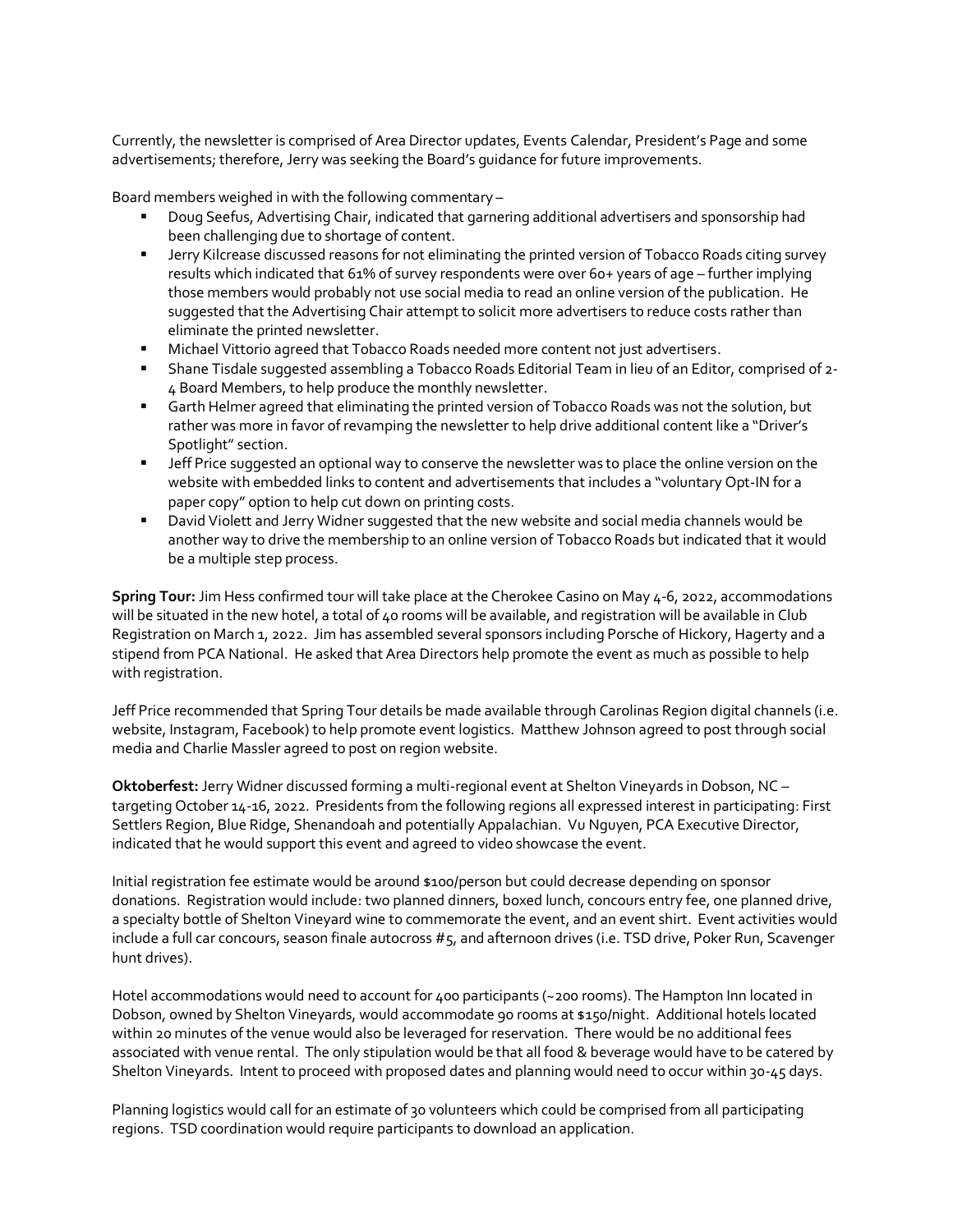- Jerry Widner recognized that planning an event could be challenging given shortened timelines this year and would add another event to October, but he wanted the opportunity to explore the option for this year, otherwise look to schedule other future dates.
- Jerry Kilcrease was concerned over the size of the event which could be challenging and require a lot of volunteers.
- **■** Sadie Kilcrease agreed with the proposal but indicated that the Planning Committee needed additional time to plan given compressed timelines.
- Michael Vittorio was concerned that the proposed dates would conflict with Fall Tour which could result in participant attrition.
- Charlie Massler recommended creating budgets scenarios to accommodate <500 participants to assist with budgeting. He also suggested moving out the dates and combining efforts with Spring Tour 2023.
- Doug Strait suggested publishing a survey to generate interest to see which event(s) members would be willing to attend.

**Motion:** Motion made by Doug Seefus to proceed with feasibility of proposal, seconded by Jeff Price.

#### **Area Updates:**

**Upstate – Jeff Price:** Jeff indicated that the area is doing well and has a lot of events planned for Spring. He asked the Board to reference Tobacco Roads for all listed events.

**Metrolina – Doug Strait:** Doug confirmed the area's meeting was held at the Waldhorn restaurant where 5 new members attended.

**Hickory – Michael Vittorio:** Michael confirmed the area's first meeting will be held on March 8th at Paramount Classic Cars and has a Drive and Dine scheduled for March 17<sup>th</sup>.

**Lake Norman – Christian Roedlich:** Christian confirmed he plans to continue area meetings at Peninsula Yacht Club and at least 3 events at GMP & Sonderwerks. He also plans to conduct a Drive and Dine in April.

**Triad – Jerry Kilcrease:** Jerry confirmed the area meeting was held in February – 48 members, 8 new members attended. He also held a Tech Session at Porsche of Greensboro – 59 members attended. He met with Porsche Greensboro sponsorship contact to initiate discussions for 2022 sponsorship. Scheduled events include Laps & Lunch at VIR, Roads & Rails charity event scheduled for June 24<sup>th</sup>, and Drive & Dine to Chateau Morrisette in Floyd, VA – all events are listed in Club Registration.

# **Committee Reports:**

**Goodie Store – Kathy Boehm:** Kathy confirmed she is getting ready for CMP and upcoming events.

**Chief Driving Instructor – Shane Tisdale:** Shane confirmed the National Instructors school will be held in March – 25 candidates, 25 mentors are expected to attend. National is revamping the instructor program.

**Club Race – Bill Scarbrough**: Bill confirmed that Club Race event is generating a lot attention, but there is concern with overlapping dates with Daytona. Bill has received title sponsorship funding and anticipates platinum sponsorship funding this month. He has established discussions with HBi, McDaniel's Porsche who indicated they would like a sponsorship role and further their involvement with local driving events at CMP; Other racing groups are considering participation (i.e. Eurosport Racing, Rudtner's South Shore Performance). Club Racing News website and Club Registration have published confirmed event dates and groups defined. Vickie Earnshaw will be race steward and Rod Johnson will MC the event.

**Events – Charlie Massler:** Charlie confirmed that Lunch & Laps at VIR has 5 openings left; Spring Tour registration will open on March  $1^{st}$  and will hold 40 openings.